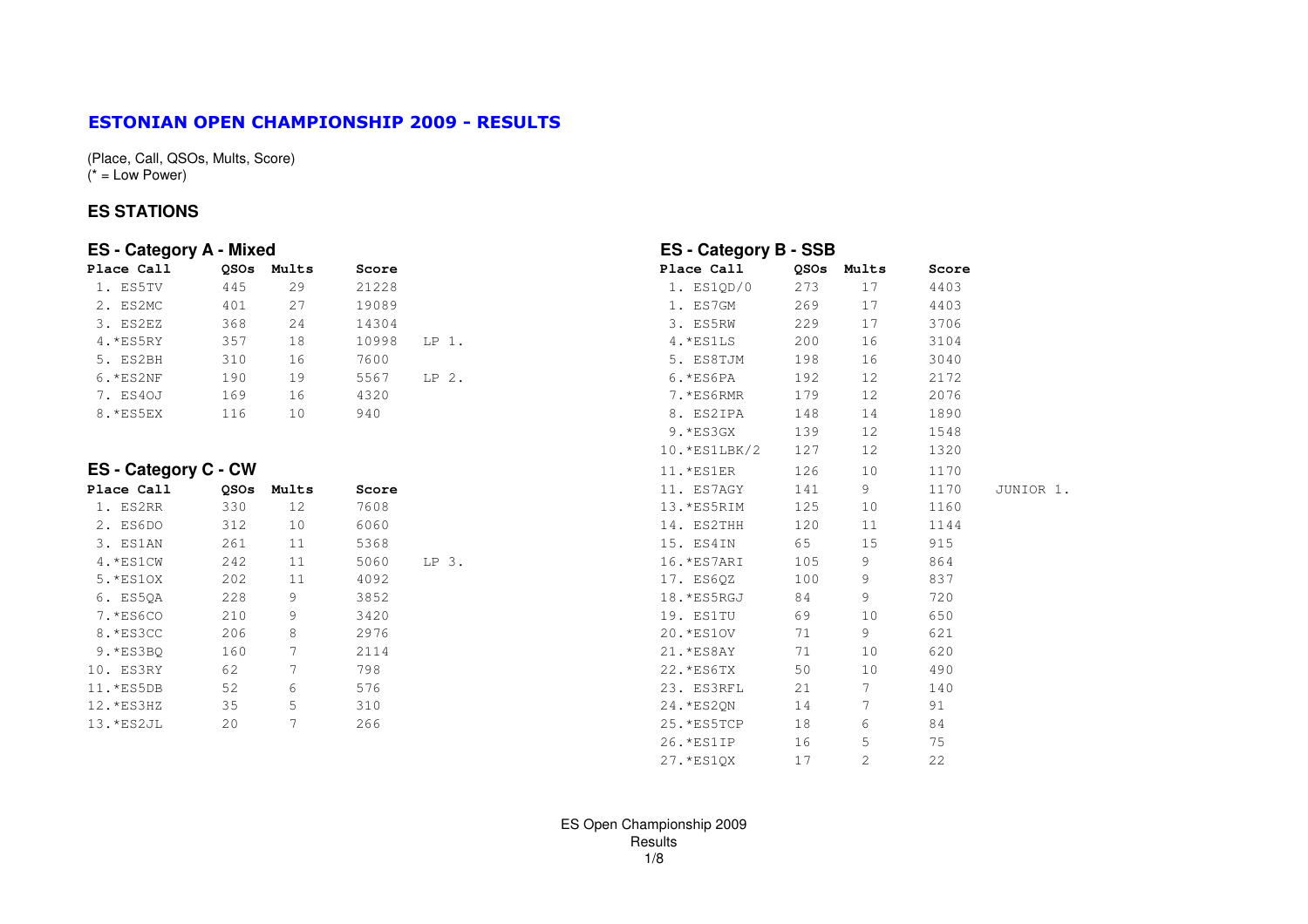| Place Call<br><b>OSOs</b><br>Mults<br>Score                          |  |
|----------------------------------------------------------------------|--|
|                                                                      |  |
| 399<br>1. ES6Q<br>25<br>17350<br>1. Tartu Contest Team<br>59279      |  |
| (ES5MG, ES5QX)<br>(ES2MC, ES5RY, ES5QA, ES5RW, ES6Q, ES5YG)          |  |
| 2. ES2U<br>368<br>23<br>14260<br>2. Põhja-Eesti Raadioklubi<br>37036 |  |
| (ES2DJ, ESODJ)<br>(ES2EZ, ES1LS, ES1AN, ES2U)                        |  |
| 239<br>3. ES1A<br>17<br>7259<br>3. Jõgeva Contest Club<br>26785      |  |
| (ES5TV, ES1QD/0, ES6TX, ES5WP)<br>(ES1AJ, ES1GE)                     |  |
| 214<br>4. STV Radio Club<br>4. ES4A<br>17<br>5984<br>13243           |  |
| (ES4RD, ES4RR, ES4SA)<br>(ES1A, ES4A)                                |  |
| 5. ERAÜ<br>152 18<br>9384<br>5. ES5YG<br>4284                        |  |
| (ES9A)<br>(ES5JR, Tauri Helimets)                                    |  |
| 108<br>6. Viljandi RC<br>6437<br>6. ES1XO<br>10<br>1010              |  |
| 8<br>106<br>696<br>7. ES1TP<br>(ES7GM, ES7AGY, ES7ARI)               |  |
| (ES1PUMP, Kristjan Järv)<br>7. Home Club<br>6060                     |  |
| 8<br>8. ES5WP<br>86<br>664<br>(ES6DO)                                |  |
| 8. Haabersti RC<br>5060<br>(ES5SUSI, ES5ERNI)                        |  |
| 244<br>23<br>9. ES9A<br>9384<br>not in competition<br>(ES1CW)        |  |
| 9. Pärnu RC<br>3040<br>(ES2DW)                                       |  |

## **ES - Category F - Club Competition**

| 25      | 17350 |                    | 1. Tartu Contest Team                    | 59279 |
|---------|-------|--------------------|------------------------------------------|-------|
|         |       |                    | (ES2MC, ES5RY, ES5QA, ES5RW, ES6Q, ES5YO |       |
| 23      | 14260 |                    | 2. Põhja-Eesti Raadioklubi 37036         |       |
|         |       |                    | (ES2EZ, ES1LS, ES1AN, ES2U)              |       |
| 17      | 7259  |                    | 3. Jõgeva Contest Club                   | 26785 |
|         |       |                    | (ES5TV, ES1QD/0, ES6TX, ES5WP)           |       |
| 17      | 5984  |                    | 4. STV Radio Club                        | 13243 |
| 4 S A ) |       |                    | (ES1A, ES4A)                             |       |
| 18      | 4284  |                    | 5. ERAÜ                                  | 9384  |
| imets)  |       |                    | (ES9A)                                   |       |
| 10      | 1010  |                    | 6. Viljandi RC                           | 6437  |
| 8       | 696   |                    | (ES7GM, ES7AGY, ES7ARI)                  |       |
| n Järv) |       |                    | 7. Home Club                             | 6060  |
| 8       | 664   |                    | (ES6DO)                                  |       |
|         |       |                    | 8. Haabersti RC                          | 5060  |
| 23      | 9384  | not in competition | (ES1CW)                                  |       |
|         |       |                    | 9. Pärnu RC                              | 3040  |
|         |       |                    | (ES8TJM)                                 |       |
|         |       |                    | 10. Nõmme Noortemaja Raadioklubi 1941    |       |

(ES1LBK/2, ES1OV)

**Check logs:** ES8CO, ES3BM, ES1WW, ES4MM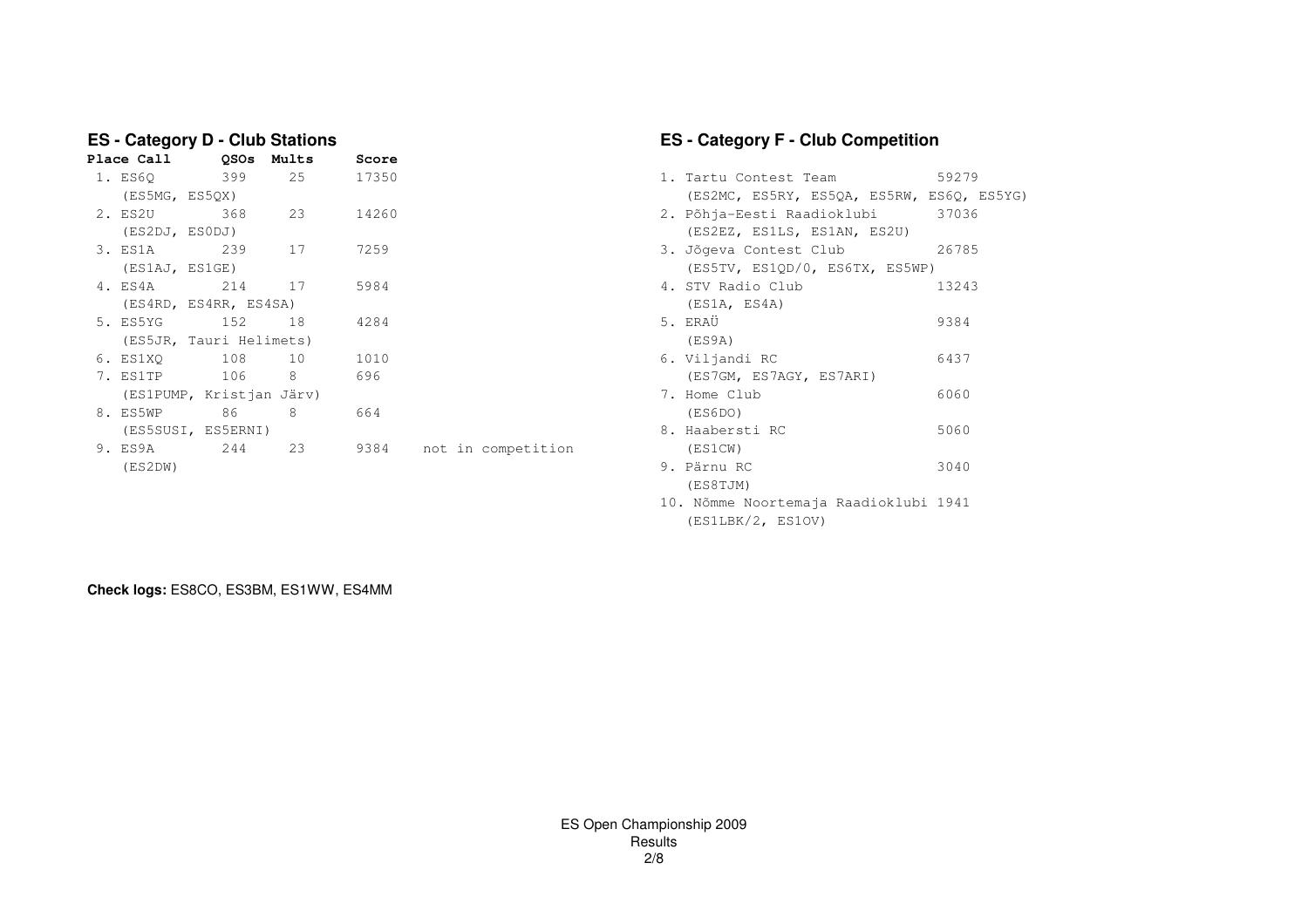## **FOREIGN STATIONS**

## **Foreign - Category A - Mixed**

| Place Call QSOs Mults     |     |        |       | Score |
|---------------------------|-----|--------|-------|-------|
| 1. YL7X 200 33 9339       |     |        |       |       |
| 2.*LY9A 182 29 8004 LP 1. |     |        |       |       |
| 3. LY3BN                  | 159 | 26     | 6214  |       |
| 4.*YL2PJ 142 26 5928      |     |        |       |       |
| 5. YL2BJ 174 23 5888      |     |        |       |       |
| 6.*LY4L 132 25 5025       |     |        |       |       |
| 7. RA1AL                  | 135 | 20     | 4000  |       |
| 8.*OH7JR 141 19 3819      |     |        |       |       |
| 9. OH5NE 121 21 3465      |     |        |       |       |
| 10. YL2KO 73 28           |     |        | 2688  |       |
| 11.*OH7JT 90 17 2295      |     |        |       |       |
| 12.*RN3DAY 33             |     |        | 696   |       |
| 12. LY3DA 40              |     | 12 696 |       |       |
| 14. LY3CY 29              |     | 15 690 |       |       |
| 15.*IN3FHE 24             |     | 10     | 420   |       |
| 16.*DL3BRA 17             |     | 9.     | -2.70 |       |

## **Foreign - Category B - SSB**

| Place Call      |      |    | <b>OSOs Mults Score</b> |
|-----------------|------|----|-------------------------|
| 1. UA3BS        | 149  | 19 | 2679                    |
| 2. LY3BB        | 106  | 14 | 1386                    |
| 3. *YL2GUV      | 65   | 10 | 590                     |
| $4.*RU6IA$      | 47   | 9  | 369                     |
| 5. DG1EA        | 2.2. | 13 | 273                     |
| $6.*SP5XSD$     | 17   | 8  | 128                     |
| 7. DGOCC        | 9    | 5  | 40                      |
| 8. RN3DHK       | 7    | 4  | 20                      |
| 9.*OK2BEN       | .5   | 3  | 9                       |
| $10.$ $I.A6BNA$ | 1.   | 1  | 1                       |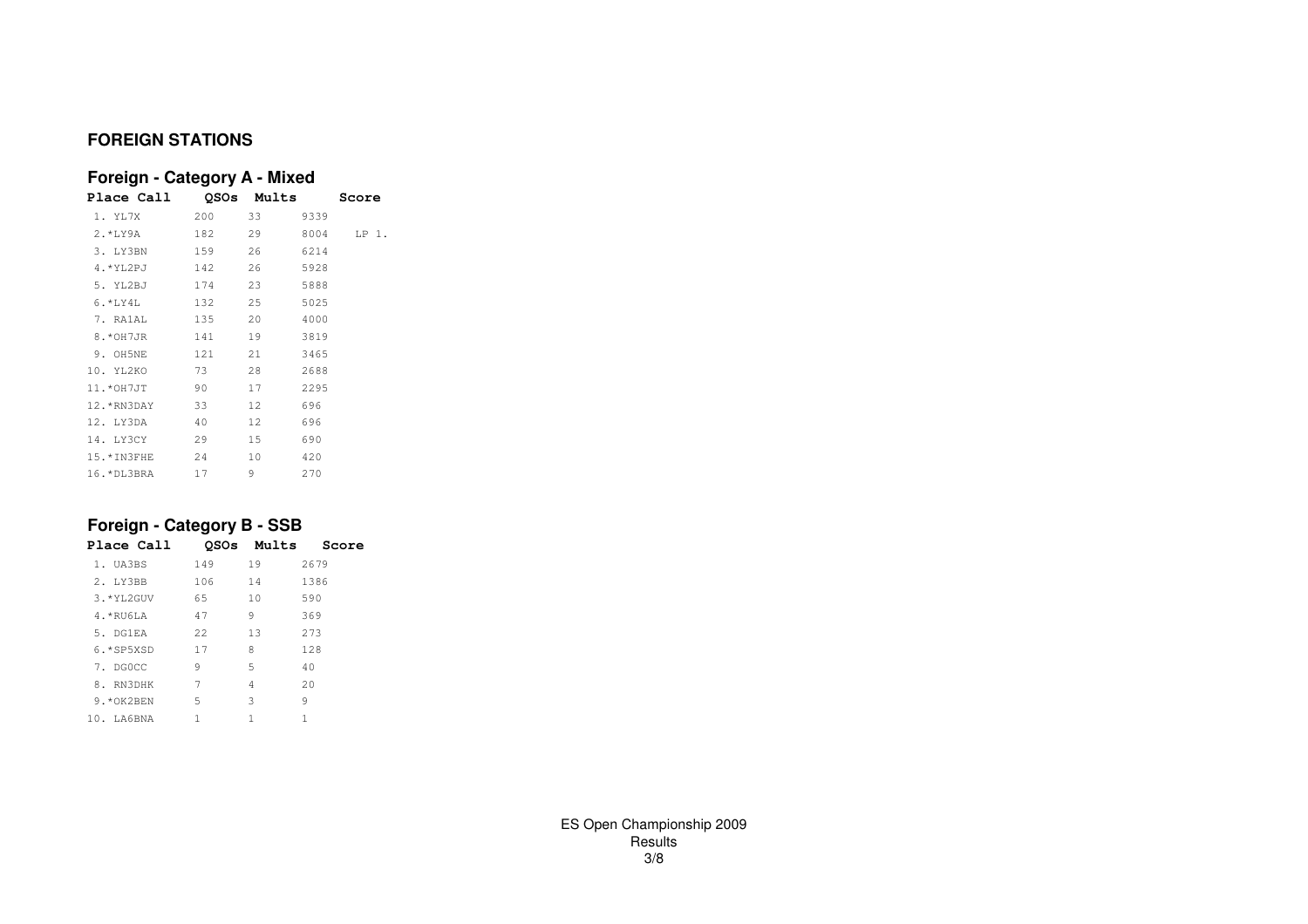#### **Foreign - Category C - CW**QSOs Mults **Place Call QSOs Mults Score Place Call QSOs Mults Score** 1. LY2NK 140 15 4020 23.\*UA4FCO 38 9 684 2. LY2F 128 15 3810 24.\*RU9WZ 55 6 588 540 3. LY7M 133 14 3584 25. G0ADH 34 9 540 4.\*SP1AEN 121 15 3480 26.\*ON3ND 40 7 518480 5. EU8RZ 119 15 3330 27.\*UU7JF 31 8 480 6.\*YL2GD 95 15 2730 28.\*DL3KWR 21 13 468 7.\*LY4CW 103 14 2688 29.\*UA6HFI 37 5 350342 8. RW3AI 83 13 2106 30. F5IN 21 9 342 340 9.\*U3DI 77 14 2044 31.\*RW6AHO 37 5 340336 10.\*LY2KZ 82 13 2002 32.\*EU6AA 21 8 336280 11. LY2BKT 92 13 1924 33. YL3GFX 22 7 280 13.\*OH2LNH 79 10 1460 34.\*F5VHE 22 6 240 14. DL8QS 61 13 1430 35. RZ6AK 25 5 200 15.\*DD1IM 63 12 1416 36.\*DL5AXX 14 7 182 16.\*OK2BOB 75 10 1400 37.\*OH8DR 10 6 120 17.\*LY4G 79 9 1368 38. LZ1IKY 13 5 110 18.\*YL2HK 56 12 1320 39.\*F6FTB 10 5 100 19. PA3AAV 51 13 1274 40.\*F8BBL 10 5 90 20. UA2FL 53 10 1000 41.\*DH5MM 10 5 80 21.\*DL3KWF 40 13 988 42. VK4TT 1 0 0 22. YL5T 32 14 812

## **Foreign - Category E - SWL**

|  | Place Call        |      |    | <b>OSOs Mults Score</b> |
|--|-------------------|------|----|-------------------------|
|  | 1. R3-770506      | 105  | 12 | 2280                    |
|  | 2. 0H2836         | 115  | 18 | 1620                    |
|  | $3. R3A-847$      | 52   | 13 | 1118                    |
|  | 4. SP4-208        | 44   | 10 | 720                     |
|  | 5. DL-P01-1729129 |      | 4  | 208                     |
|  | 6. NL8992         | 11   | 6  | 126                     |
|  | 7. OK1-11861      | - 16 | 6  | 108                     |

**Check logs:** LY1CT, LY4K, LY6A, OK1VKV, RV3DBK, YL1XN, YL2NN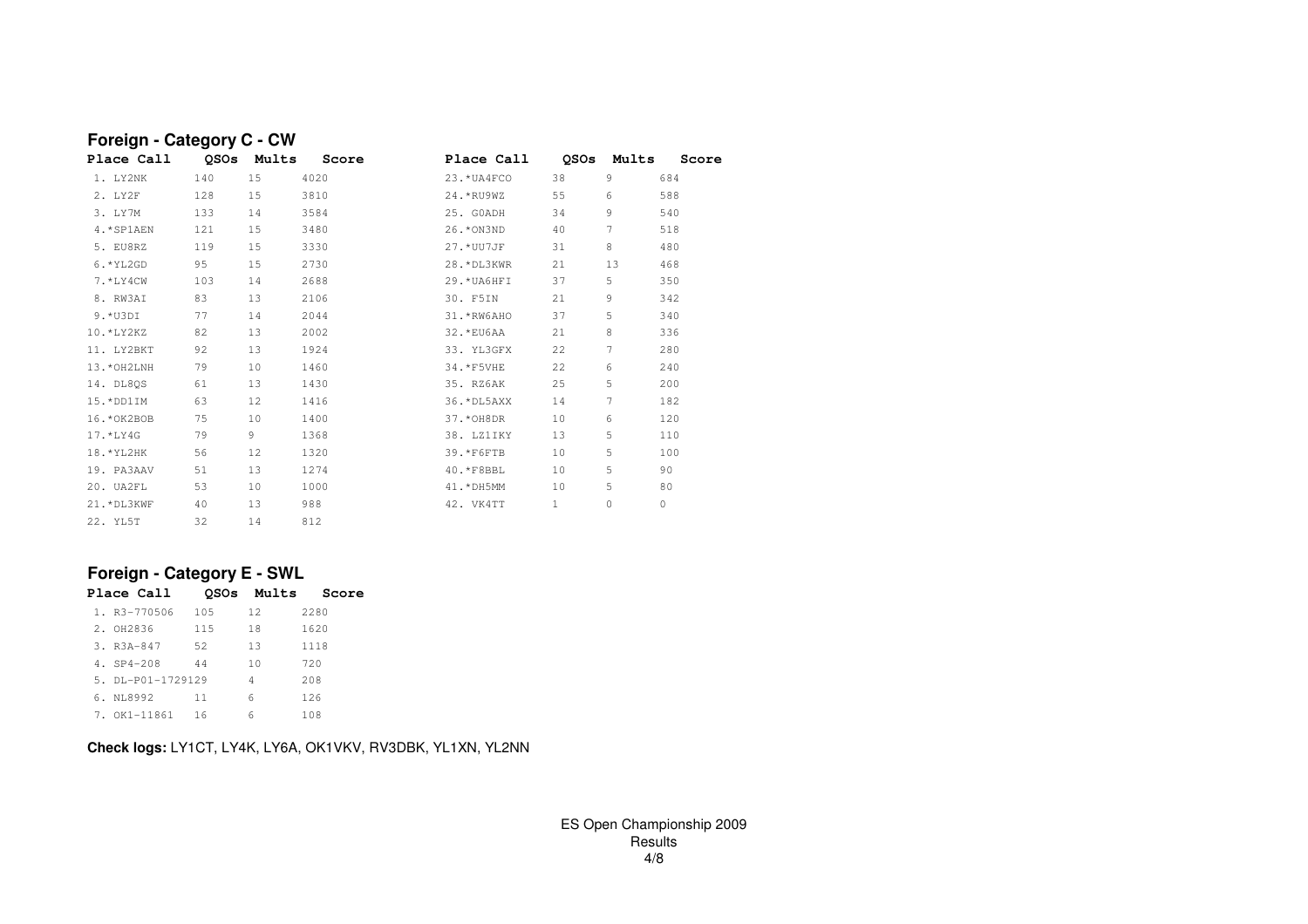#### **DETAILED SCORES**

(QSO-claimed QSOs, PCL-claimed QSO points, PCO-confirmed QSO points PNL-points from logs not recieved, MCL-multipliers claimed, MCO-multipliers confirmed, SCCL-claimed score, SCCO-confirmed score, CAT-category, L-low power)

#### **ESTONIAN STATIONS**

| Ca11         | oso | PCL | PCO | <b>PNL</b>     | MCL | MCO | <b>SCCL</b> | <b>SCCO</b> | MULT 80CW       | MULT 80SSB    | MULT 40CW           | MULT 40SSB        | CAT       |
|--------------|-----|-----|-----|----------------|-----|-----|-------------|-------------|-----------------|---------------|---------------------|-------------------|-----------|
| ES5TV        | 445 | 796 | 732 | 122            | 30  | 29  | 23880       | 21228       | 1234*6*89*      | 1234*67890    | $1234*6***$         | 1234*678*0        | А         |
| ES2MC        | 401 | 717 | 707 | 98             | 27  | 27  | 19359       | 19089       | $1*3456**9*$    | 1*34567890    | $1***456***9*$      | $1*3456*8*0$      | А         |
| ES2EZ        | 368 | 629 | 596 | 83             | 24  | 24  | 15096       | 14304       | $1*3456*8**$    | 1*34567890    | $1***56***9*$       | $1*345*7***$      | А         |
| ES5RY        | 357 | 631 | 611 | 64             | 18  | 18  | 11358       | 10998       | 1234*6*89*      | 1234*67890    | $*2***6****$        | **********        | AL        |
| ES2BH        | 310 | 518 | 475 | 56             | 17  | 16  | 8806        | 7600        | $1*3456***$     | 1*345678*0    | $1***5*****$        | $7************$   | А         |
| ES2NF        | 190 | 322 | 293 | 28             | 20  | 19  | 6440        | 5567        | $1*3456*89*$    | $1*345678*0$  | $1***56***$         | $***********$ ()  | AL        |
| ES4OJ        | 169 | 300 | 270 | 30             | 17  | 16  | 5100        | 4320        | 123*56*89*      | $1*3*5678*0$  | *2**5*****          | **********        | Α         |
| ES5EX        | 116 | 118 | 94  | 9              | 10  | 10  | 1180        | 940         | $***3*********$ | 1234*67890    | **********          | **********        | AL        |
| ES1QD/0      | 273 | 273 | 259 | 50             | 17  | 17  | 4641        | 4403        | **********      | 123456789*    | **********          | 12345678**        | В         |
| ES7GM        | 269 | 269 | 259 | 52             | 18  | 17  | 4842        | 4403        | **********      | 123456*8*0    | **********          | 123456*890        | В         |
| ES5RW        | 229 | 229 | 218 | 21             | 17  | 17  | 3893        | 3706        | **********      | 1234*67890    | **********          | $*234 * 67890$    | B         |
| <b>ES1LS</b> | 200 | 200 | 194 | 17             | 16  | 16  | 3200        | 3104        | **********      | *234567890    | $***************$   | $*2*456789*$      | BL        |
| ES8TJM       | 198 | 198 | 190 | 18             | 16  | 16  | 3168        | 3040        | **********      | 1234567*90    |                     | 123*567**0        | B         |
| ES6PA        | 192 | 192 | 181 | 16             | 12  | 12  | 2304        | 2172        | **********      | 12345*7890    | **********          | $12******0$       | <b>BL</b> |
| ES6RMR       | 179 | 179 | 173 | 17             | 12  | 12  | 2148        | 2076        | **********      | 12345*7890    | **********          | $***5*7**0$       | BL        |
| ES2IPA       | 148 | 148 | 135 | 10             | 14  | 14  | 2044        | 1890        | **********      | 1*34567890    | **********          | $1***567*9*$      | В         |
| ES3GX        | 139 | 139 | 129 | 12             | 13  | 12  | 1807        | 1548        | **********      | 12*4567890    | **********          | $*2***5*7***$     | BL        |
| ES1LBK/2 127 |     | 127 | 110 | 7              | 13  | 12  | 1651        | 1320        | **********      | 1*34567890    | **********          | $1***+6***9*$     | BL        |
| <b>ES1ER</b> | 126 | 126 | 117 | 9              | 10  | 10  | 1250        | 1170        | **********      | *234567890    | **********          | $*2*********$     | BL        |
| ES7AGY       | 141 | 141 | 130 | 10             | 9   | 9   | 1269        | 1170        | **********      | 123456*890    | **********          | **********        | В         |
| ES5RIM       | 125 | 125 | 116 | 12             | 10  | 10  | 1250        | 1160        | **********      | 1234*67890    | **********          | $******7***$      | BL        |
| ES2THH       | 120 | 120 | 104 | 18             | 12  | 11  | 1440        | 1144        | **********      | $1*345678*0$  | **********          | $1*3*5****$       | В         |
| ES4IN        | 65  | 65  | 61  | 3              | 15  | 15  | 975         | 915         | **********      | 123*5678*0    | **********          | $123*567**0$      | B         |
| ES7ARI       | 105 | 105 | 96  | 13             | 9   | 9   | 945         | 864         | **********      | 123456*890    | $***************$   | $***************$ | BL        |
| ES60Z        | 100 | 100 | 93  | 6              | 9   | 9   | 900         | 837         | **********      | 12345*7890    | **********          | **********        | B         |
| ES5RGJ       | 84  | 84  | 80  | 7              | 9   | 9   | 756         | 720         | **********      | 1234*67890    | **********          | **********        | BL        |
| ES1TU        | 69  | 69  | 65  | 5              | 10  | 10  | 690         | 650         | **********      | *2345678*0    | **********          | $*2***6****$      | B         |
| ES10V        | 71  | 71  | 69  | 5              | 9   | 9   | 639         | 621         | **********      | *2345678*0    |                     | $*2*********$     | BL        |
| ES8AY        | 71  | 71  | 62  | 7              | 10  | 10  | 710         | 620         | **********      | 1234567**0    | * * * * * * * * * * | $******7**0$      | BL        |
| ES6TX        | 50  | 50  | 49  | $\overline{4}$ | 10  | 10  | 500         | 490         | **********      | 12345*78*0    | **********          | $*2***5***$       | BL        |
| ES3RFL       | 2.1 | 2.1 | 20  | 3              | 7   | 7   | 147         | 140         | **********      | $12***5678*0$ | **********          | **********        | B.        |

## ES Open Championship 2009 Results5/8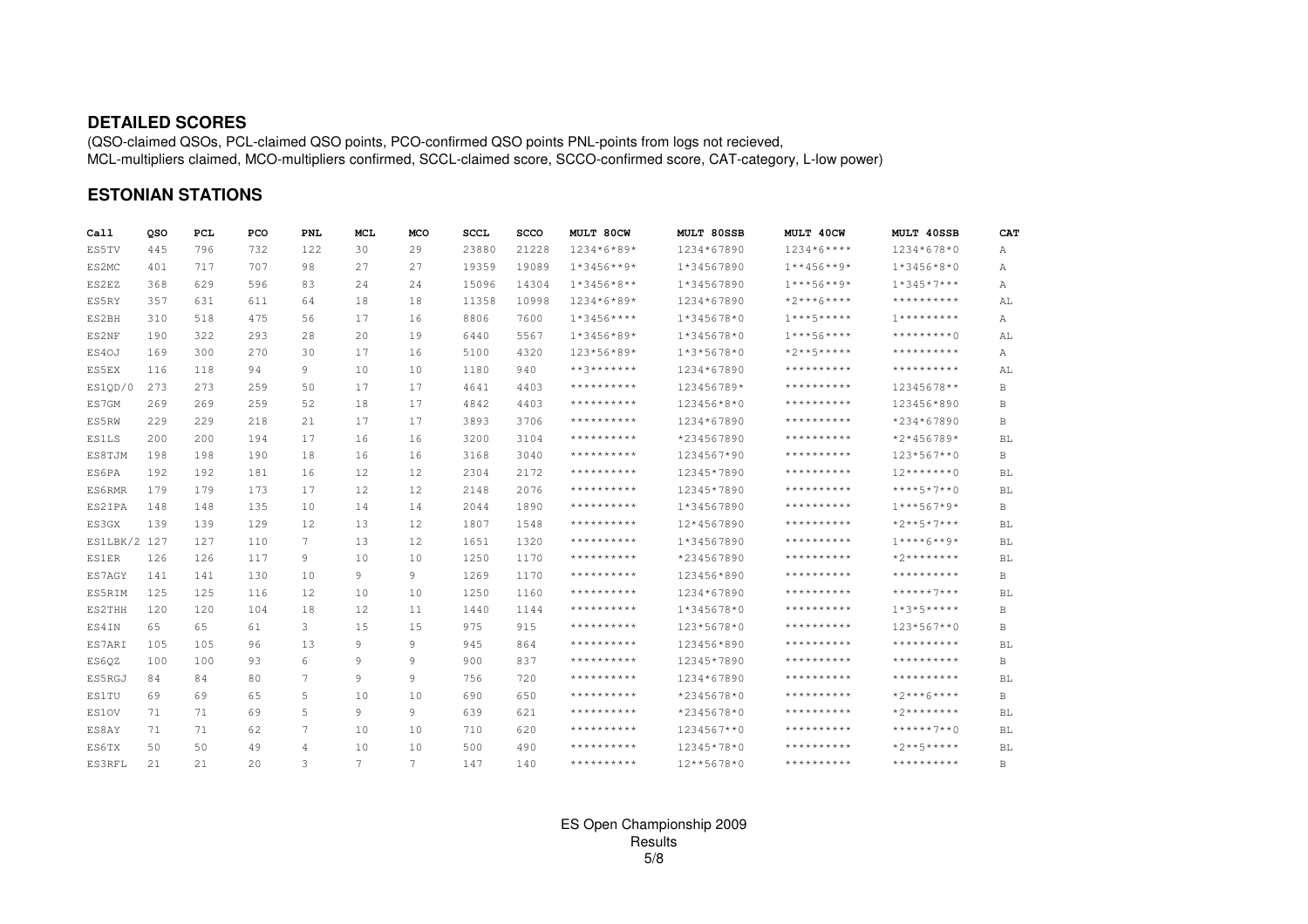| Call         | oso | <b>PCL</b> | PCO | <b>PNL</b>     | <b>MCL</b> | <b>MCO</b> | <b>SCCL</b> | <b>SCCO</b> | MULT 80CW           | <b>MULT 80SSB</b> | MULT 40CW           | MULT 40SSB    | CAT       |
|--------------|-----|------------|-----|----------------|------------|------------|-------------|-------------|---------------------|-------------------|---------------------|---------------|-----------|
| ES20N        | 14  | 14         | 13  | 2              | 7          | 7          | 98          | 91          | **********          | $1*3*56*8*0$      | **********          | *********∩    | <b>BL</b> |
| ES5TCP       | 18  | 18         | 14  | 5              | 7          | 6          | 126         | 84          | **********          | $*23**678*0$      | **********          | **********    | BL        |
| <b>ES1IP</b> | 16  | 16         | 15  | $\mathbf{0}$   | 5          | 5          | 80          | 75          | **********          | $*2***6***0$      | **********          | $*2******()$  | <b>BL</b> |
| ES10X        | 17  | 17         | 11  | $\circ$        | 4          | 2          | 68          | 22          | **********          | $******+2*0$      | **********          | **********    | <b>BL</b> |
| ES2RR        | 330 | 658        | 634 | 116            | 12         | 12         | 7896        | 7608        | $1*3456*89*$        | **********        | $1***456***9*$      | **********    | C         |
| ES6DO        | 312 | 624        | 606 | 76             | 10         | 10         | 6240        | 6060        | 12345**89*          | **********        | $12***5***$         | **********    | C         |
| ES1AN        | 261 | 522        | 488 | 52             | 11         | 11         | 5742        | 5368        | $*23456*89*$        | **********        | $*2**56**9*$        | **********    | C         |
| <b>ES1CW</b> | 242 | 484        | 460 | 60             | 11         | 11         | 5324        | 5060        | $*23456*89*$        | **********        | $*2***56***9*$      | **********    | CL        |
| ES10X        | 202 | 404        | 372 | 42             | 11         | 11         | 4422        | 4092        | $*23456*89*$        | **********        | $*2***56***9*$      | **********    | CL        |
| ES50A        | 228 | 456        | 428 | 38             | 9          | 9          | 4104        | 3852        | $1234*6*89*$        | **********        | $*2***6****$        | **********    | C         |
| ES6CO        | 210 | 420        | 380 | 44             | 9          | 9          | 3780        | 3420        | 12345**89*          | **********        | $*2***5***$         | **********    | CL        |
| ES3CC        | 206 | 412        | 372 | 54             | 10         | 8          | 4120        | 2976        | $12*456*89*$        | **********        | * 2 * * * * * * * * | **********    | CL        |
| ES3BO        | 160 | 320        | 302 | 30             | 7          | 7          | 2240        | 2114        | $12*456*89*$        | **********        | **********          | **********    | CL        |
| ES3RY        | 62  | 124        | 114 | 6              | 7          | 7          | 868         | 798         | $12*456**9*$        | **********        | ****5*****          | **********    | C         |
| ES3HZ        | 35  | 70         | 62  | $\overline{4}$ | 6          | 5          | 420         | 310         | $12*456***$         | **********        | **********          | **********    | CL        |
| ES2JL        | 20  | 40         | 38  | 2              | 7          | 7          | 280         | 266         | $1*3*56*89*$        | **********        | $7************$     | **********    | CL        |
| ES60         | 399 | 727        | 694 | 108            | 26         | 25         | 18720       | 17350       | $12345***9*$        | 12345*78*0        | $12***5*****$       | 12*45*7890    | D         |
| ES2U         | 368 | 648        | 620 | 82             | 24         | 23         | 15552       | 14260       | $1*3456*89*$        | 1*34567890        | $1*3*56***$         | $1****78**$   | D         |
| ES9A         | 244 | 436        | 408 | 48             | 24         | 23         | 10464       | 9384        | 123456*8**          | 12345678*0        | $12*********$       | $12***567***$ | D         |
| ES1A         | 239 | 442        | 427 | 74             | 18         | 17         | 7956        | 7259        | $*23456***9*$       | $*2*456*8*0$      | $*2***5***9*$       | $*23******$   | D         |
| ES4A         | 214 | 381        | 352 | 70             | 17         | 17         | 6477        | 5984        | $12***56*8**$       | 123*567890        | $*2***5****$        | $*********$ ( | D         |
| ES5YG        | 152 | 248        | 238 | 32             | 16         | 18         | 4208        | 4284        | $1234*6*89*$        | 1234*678*0        | $*2***6***$         | ******7***    | D         |
| ES1XO        | 108 | 108        | 101 | 10             | 10         | 10         | 1080        | 1010        | * * * * * * * * * * | *234567890        | **********          | $*2*********$ | D         |
| <b>ES1TP</b> | 106 | 106        | 87  | 11             | 9          | 8          | 954         | 696         | **********          | *2345678*0        | **********          | **********    | D         |
| ES5WP        | 86  | 86         | 83  | 8              | 8          | 8          | 688         | 664         | **********          | 1234*678*0        | **********          | **********    | D.        |

#### Detailed scores - ES stations (continued)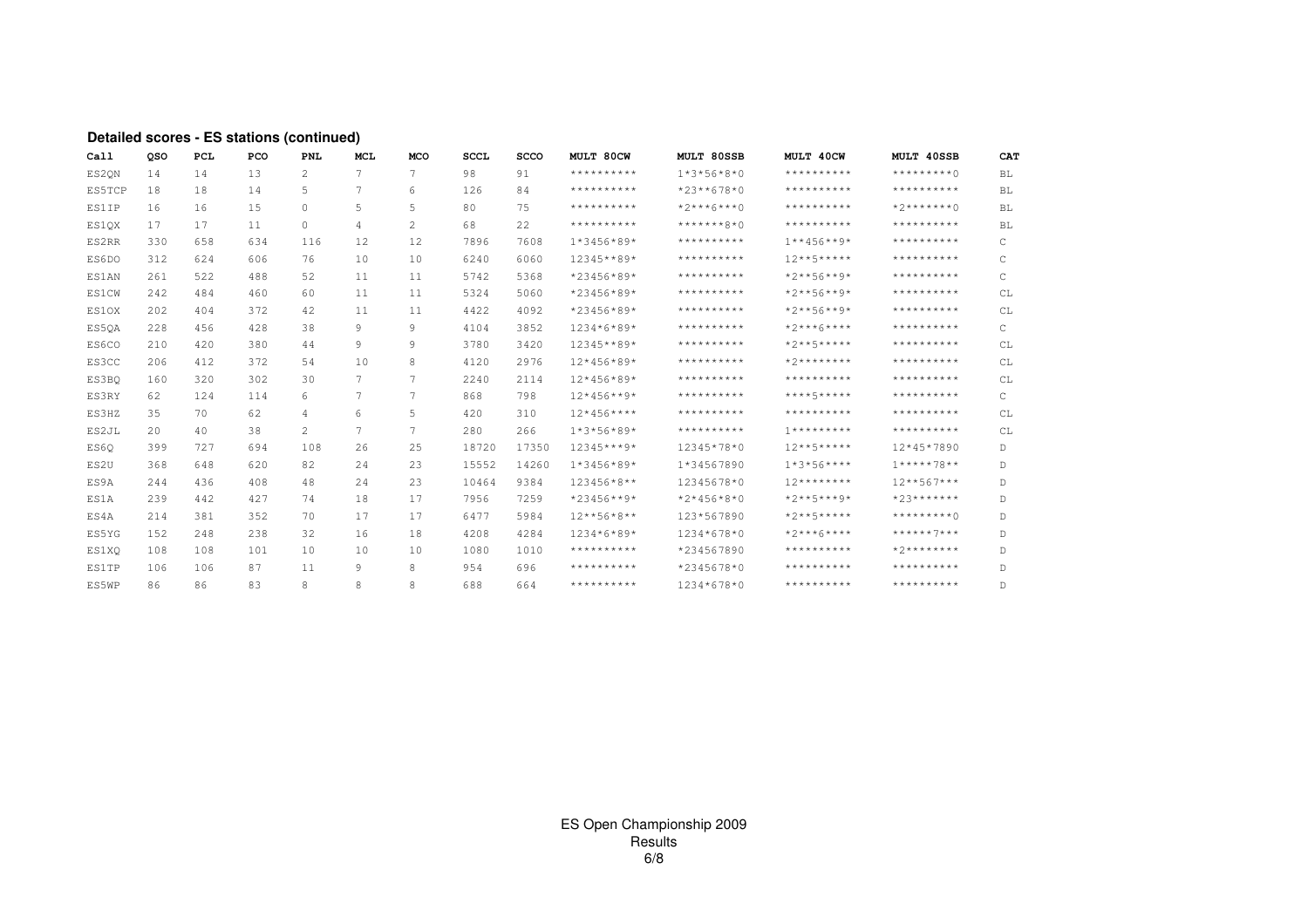|              | <b>FOREIGN STATIONS</b> |              |              |                |              |                 |              |              |                                                      |                     |                     |                   |               |
|--------------|-------------------------|--------------|--------------|----------------|--------------|-----------------|--------------|--------------|------------------------------------------------------|---------------------|---------------------|-------------------|---------------|
| Call         | oso                     | <b>PCL</b>   | PCO          | <b>PNL</b>     | <b>MCL</b>   | <b>MCO</b>      | <b>SCCL</b>  | <b>SCCO</b>  | MULT 80CW                                            | MULT 80SSB          | MULT 40CW           | MULT 40SSB        | <b>CAT</b>    |
| YL7X         | 200                     | 305          | 283          | 12             | 33           | 33              | 10065        | 9339         | 123456*89*                                           | 1234567890          | 123456**9*          | 1234567*9*        | Α             |
| LY9A         | 182                     | 285          | 276          | 9              | 29           | 29              | 8265         | 8004         | 123456*89*                                           | 12345678*0          | 123456**9*          | $123*5*7***$      | AL            |
| LY3BN        | 159                     | 255          | 239          | 8              | 26           | 26              | 6630         | 6214         | 123456*89*                                           | 12345678*0          | $12***56***9*$      | $12*4**7***$      | Α             |
| YL2PJ        | 142                     | 239          | 228          | 7              | 26           | 26              | 6214         | 5928         | 123456*89*                                           | 12345678*0          | $12*456**9*$        | $1*3*****0$       | AL            |
| YL2BJ        | 174                     | 269          | 256          | 6              | 23           | 23              | 6187         | 5888         | 123456*89*                                           | 12345678*0          | $12*456**9*$        | **********        | Α             |
| LY4L         | 132                     | 216          | 201          | 3              | 25           | 25              | 5400         | 5025         | 123456*89*                                           | 123*5678*0          | $12*456**9*$        | $12*4******$      | AL            |
| RA1AL        | 135                     | 210          | 200          | 6              | 20           | 20              | 4200         | 4000         | 123456**9*                                           | 12345678*0          | $12***6***$         | $******7***$      | Α             |
| OH7JR        | 141                     | 218          | 201          | 6              | 20           | 19              | 4360         | 3819         | 123456*89*                                           | 123*5678*0          | $*2***5***9*$       | **********        | AL            |
| OH5NE        | 121                     | 180          | 165          | 6              | 21           | 21              | 3738         | 3465         | 123456**9*                                           | 12345678*0          | 123*56****          | **********        | Α             |
| YL2KO        | 73                      | 102          | 96           | 10             | 28           | 28              | 2828         | 2688         | 123456*89*                                           | 12345678*0          | $12*456**9*$        | $123***67***$     | Α             |
| OH7JT        | 90                      | 149          | 135          | $\overline{2}$ | 17           | 17              | 2533         | 2295         | 123456*89*                                           | 123*5678*0          | $*2*********$       | **********        | AL            |
| RN3DAY       | 33                      | 63           | 58           | $\circ$        | 13           | 12              | 819          | 696          | $123*56***$                                          | **********          | $12*456***$         | $******7**0$      | AL            |
| LY3DA        | 40                      | 66           | 58           | $\mathbf{1}$   | 13           | 12              | 858          | 696          | **********                                           | 12**567**0          | $12*456**9*$        | **********        | Α             |
| LY3CY        | 29                      | 46           | 46           | $\mathbf{1}$   | 15           | 15              | 690          | 690          | 123456*89*                                           | 12**567*90          | * * * * * * * * * * | **********        | Α             |
| IN3FHE       | 24                      | 42           | 42           | $\circ$        | 10           | 10              | 420          | 420          | $*2***5****$                                         | **********          | $12***56***$        | $1***5*7**0$      | AL            |
| DL3BRA       | 17                      | 32           | 30           | $\circ$        | 9            | 9               | 288          | 270          | **********                                           | $***************$   | 123456**9*          | $1******7***$     | AL            |
| UA3BS        | 149                     | 149          | 141          | 4              | 19           | 19              | 2831         | 2679         | $***************$                                    | 1234567890          | $***************$   | 12345678*0        | В             |
| LY3BB        | 106                     | 106          | 99           | 9              | 15           | 14              | 1590         | 1386         | **********                                           | 1234567890          | **********          | $12*4**7***$      | В             |
| YL2GUV       | 65                      | 65           | 59           | 5              | 10           | 10              | 650          | 590          | **********                                           | 1234567890          | **********          | **********        | BL            |
| RU6LA        | 47                      | 47           | 41           | $\Omega$       | 11           | 9               | 517          | 369          | **********                                           | ******7***          | * * * * * * * * * * | 12345678**        | BL            |
| <b>DG1EA</b> | 22                      | 22           | 21           | $\circ$        | 13           | 13              | 286          | 273          | $***************$                                    | $*2***6*8*0$        | **********          | 12345678*0        | В             |
| SP5XSD       | 17                      | 17           | 16           | $\Omega$       | 8            | 8               | 136          | 128          | **********                                           | * * * * * * * * * * | * * * * * * * * * * | 1234567**0        | BL            |
| <b>DGOCC</b> | 9                       | 9            | 8            | $\circ$        | 5            | 5               | 45           | 40           | **********                                           | * * * * * * * * * * | * * * * * * * * * * | $12*45*7***$      | В             |
| RN3DHK       | 7                       | 7            | 5            | $\circ$        | 5            | 4               | 35           | 20           | $\star\star\star\star\star\star\star\star\star\star$ | **********          | **********          | $*23*5***0$       | В             |
| OK2BEN       | 5                       | 5            | 3            | $\circ$        | 4            | 3               | 20           | 9            | $***************$                                    | **********          | * * * * * * * * * * | $12***7***$       | <b>BL</b>     |
| LA6BNA       | $\mathbf{1}$            | $\mathbf{1}$ | $\mathbf{1}$ | $\bigcap$      | $\mathbf{1}$ | $\mathbf{1}$    | $\mathbf{1}$ | $\mathbf{1}$ | $***************$                                    | **********          | **********          | $*2*********$     | В             |
| LY2NK        | 140                     | 280          | 268          | $\circ$        | 15           | 15              | 4200         | 4020         | 123456*89*                                           | * * * * * * * * * * | 123456**9*          | $************$    | C             |
| LY2F         | 128                     | 256          | 254          | $\overline{2}$ | 15           | 15              | 3840         | 3810         | 123456*89*                                           | **********          | 123456**9*          | **********        | C             |
| LY7M         | 133                     | 266          | 256          | $\overline{4}$ | 14           | 14              | 3724         | 3584         | 123456*89*                                           | **********          | $12*456**9*$        | $***************$ | $\mathsf{C}$  |
| SP1AEN       | 121                     | 242          | 232          | $\circ$        | 15           | 15              | 3630         | 3480         | 123456*89*                                           | **********          | 123456**9*          |                   | CL            |
| EU8RZ        | 119                     | 238          | 222          | $\overline{2}$ | 15           | 15              | 3570         | 3330         | $***************$                                    | **********          | 123456**9*          | 123456*89*        | C             |
| YL2GD        | 95                      | 190          | 182          | $\mathbf{0}$   | 15           | 15              | 2850         | 2730         | 123456*89*                                           | **********          | 123456**9*          | $***************$ | CL            |
| LY4CW        | 103                     | 206          | 192          | $\overline{4}$ | 14           | 14              | 2884         | 2688         | 123456*89*                                           | $************$      | $12*456**9*$        | **********        | CL            |
| RW3AI        | 83                      | 166          | 162          | $\circ$        | 13           | 13              | 2158         | 2106         | $123*56**9*$                                         | **********          | 123456**9*          | **********        | $\mathsf{C}$  |
| U3DI         | 77                      | 154          | 146          | $\circ$        | 14           | 14              | 2156         | 2044         | 123456**9*                                           | **********          | 123456**9*          | **********        | СL            |
| LY2KZ        | 82                      | 164          | 154          | $\overline{2}$ | 14           | 13              | 2296         | 2002         | 123456**9*                                           | **********          | $12*456**9*$        |                   | CL            |
| LY2BKT       | 92                      | 184          | 148          | $\Omega$       | 1.5          | 13 <sup>°</sup> | 2760         | 1924         | 123456*89*                                           | * * * * * * * * * * | $12*456***$         | **********        | $\mathcal{C}$ |

# ES Open Championship 2009 Results 7/8

 $\,$  C